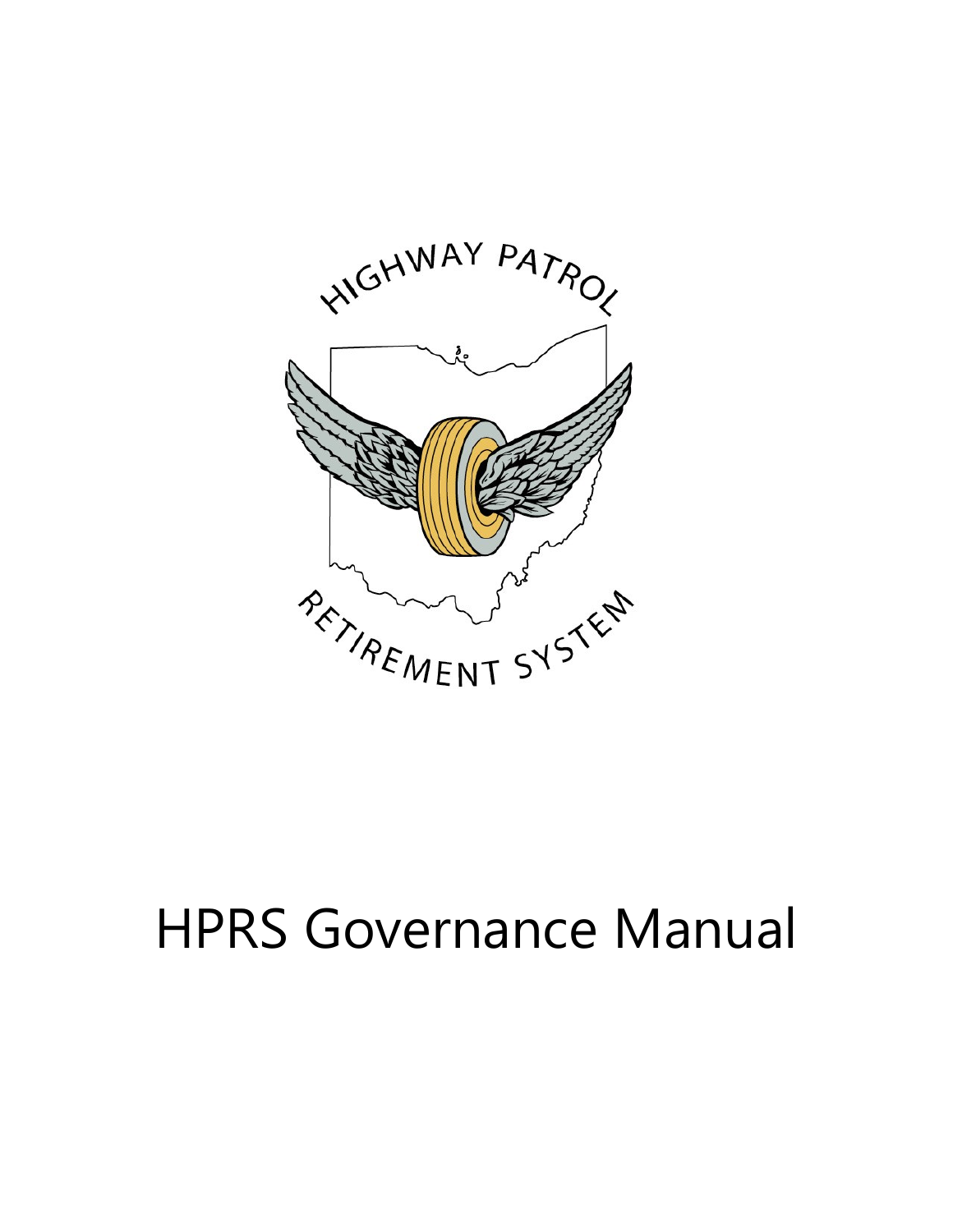#### **Introduction**

The Board of the Highway Patrol Retirement System is committed to excellence in Board governance. Accordingly, this Trustee Training Manual has been developed to assist both new and seasoned Board members in fulfilling their fiduciary duties on behalf of the System, its members, and beneficiaries. Board member fiduciary duties include the following:

• **Duty of loyalty** – The obligation to act for the exclusive benefit of the plan participants and beneficiaries. Regardless of how they have been selected, Board members must put the interest of all plan participants and beneficiaries above their own interests or those of any third parties.

• **Duty of care** – The responsibility to administer the plan efficiently and properly. The duty of care includes consideration and monitoring of the financial sustainability of funding practices and the effective administration of System benefits in compliance with applicable law.

• **Duty of prudence** – The obligation to act prudently in exercising power or discretion over the interests that are the subject of the fiduciary relationship. The general standard is that a Board member should act in a manner consistent with a reasonably prudent person exercising care, skill, and caution. In addition to guidance on best-practices, this manual incorporates System values, policies, and rules and regulations as well as pertinent requirements of the laws affecting the Retirement Board and its functions.

The Administration Committee of the Retirement Board shall have the responsibility for ensuring this Manual remains relevant and shall do so with the assistance of Retirement Board members.

#### **Brief Overview of the Retirement System**

In 1941, the Ohio General Assembly established the Highway Patrol Retirement System (HPRS) for troopers and communications personnel employed by the Highway Patrol. Today, membership in HPRS is limited to troopers with arrest authority and trooper cadets in training at the Highway Patrol Training Academy.

The system provides age and service, disability, survivor, and death benefits, as well as health care coverage for benefit recipients and eligible dependents.

For more information on the legal creation of HPRS, please visit: [http://codes.ohio.gov/orc/5505.](http://codes.ohio.gov/orc/5505)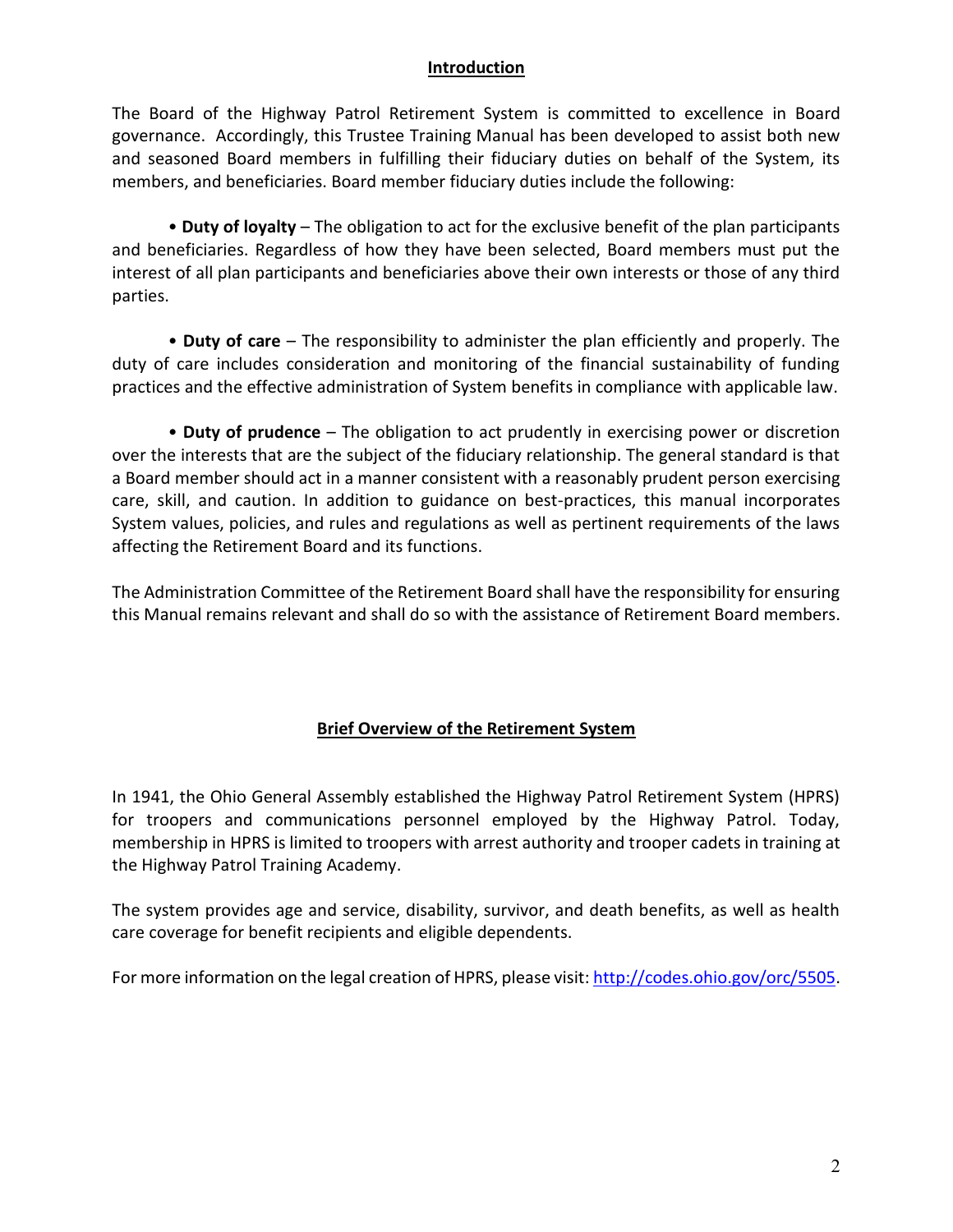# **Mission Statement**

The mission of the Highway Patrol Retirement System is to provide stable pension services that are fiscally responsible, prudently administered, and delivered with understanding and responsiveness to all members and beneficiaries.

# **Vision Statement**

To maintain a financially sound pension system that is a leader in the oversight of our investments and liabilities, providing for the long-term financial wellbeing of our retirement system.

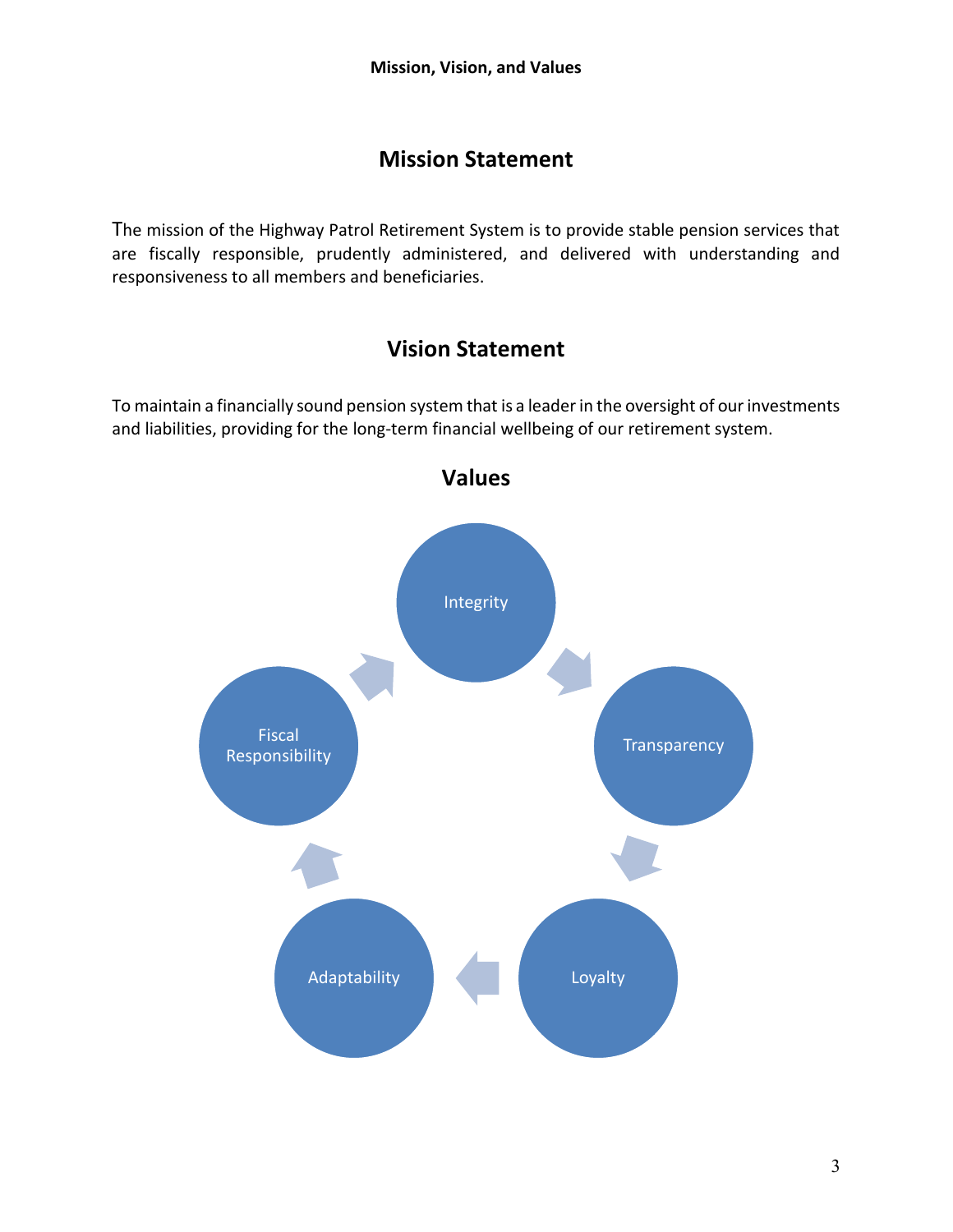# **Highway Patrol Retirement System Organizational Chart**

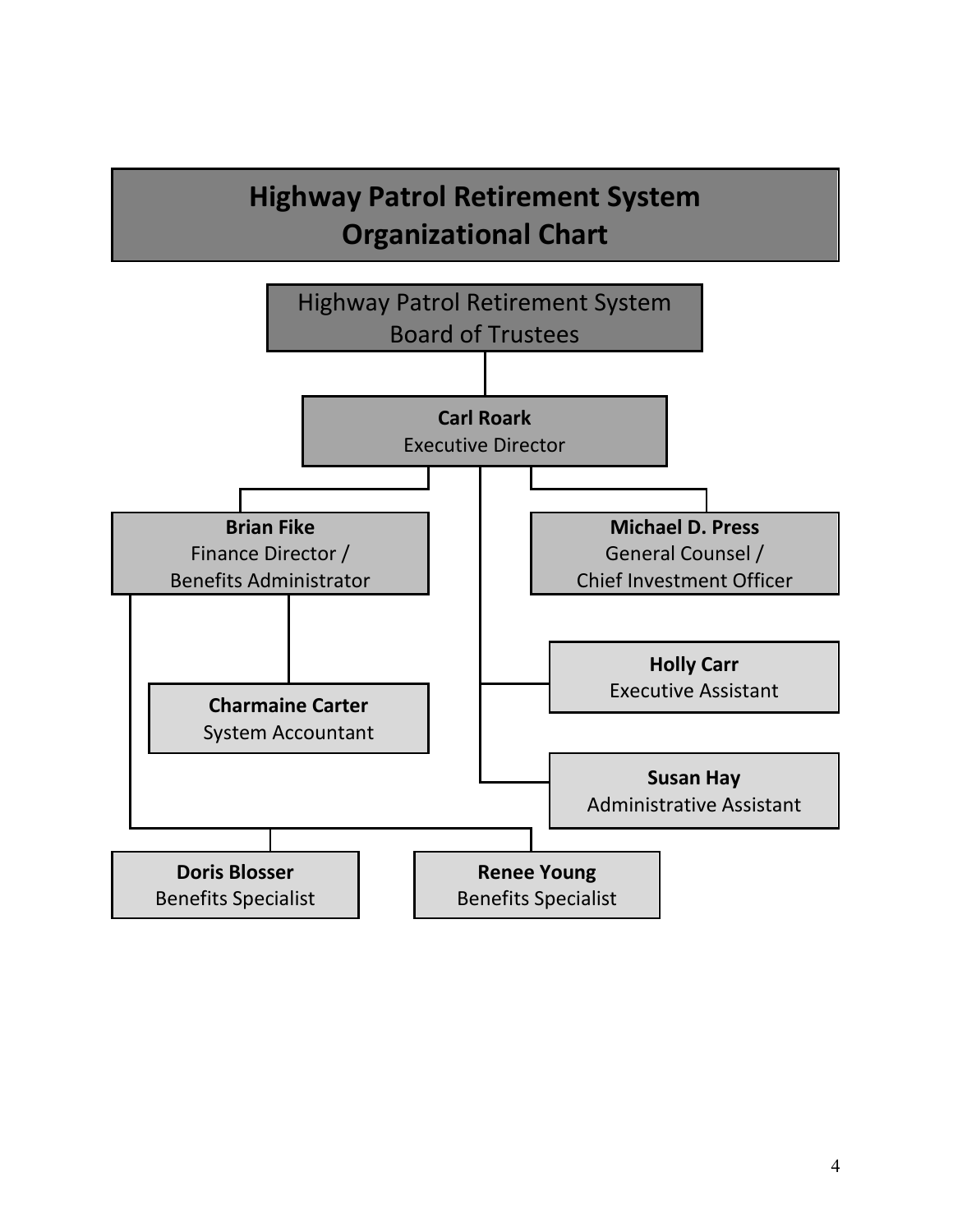#### **Board Organization**

#### Function and Composition

The Highway Patrol Retirement System Board, the governing body of the system, is responsible for the administration and management of HPRS. Among its many duties, the Board reviews and adopts policies concerning investments, members, contributors, and benefit recipients of HPRS, adopts administrative rules, conducts disability hearings, reports to the Ohio Retirement Study Council, adopts an annual administrative budget, certifies employer contribution rates, monitors the actuarial status of the system by reviewing annual actuarial reports, establishes a period of not more than 30 years to amortize the unfunded actuarial accrued pension liabilities (or adopts a plan to reach that goal), and administers and determines the level of benefits for the HPRS Health Care Plan.

The HPRS Board is established by Ohio Revised Code §5505.04, which describes the Board's composition and qualifications. Board members serve four-year terms. The Board consists of eleven members, as follows: the superintendent of the state highway patrol, five employeemembers elected by the members of the system; two retirant members elected by retirees and disability benefit recipients of the system; and three investment expert members appointed by the Governor, the Treasurer of State, and jointly by the Speaker of the Ohio House of Representatives and the President of the Ohio Senate.

The Board meets six times a year to review and formulate policies concerning members, contributors, benefit recipients and staff. Board members are not penalized for absences from their regular employment while attending authorized Board meetings. Although Board members receive no compensation, reimbursement is provided for necessary expenses incurred while serving the system.

#### Oath of Office

Prior to assuming office, each trustee is required to affirm the following oath:

*I, \_\_\_\_\_\_\_\_\_\_\_\_, agree that I will support the Constitutions of the United States and the* 

*State of Ohio, that I will diligently and honestly administer the affairs of the Board, and* 

*that I will not knowingly violate or willfully permit the violation of any law applicable to* 

*Chapter 5505 of the Ohio Revised Code.*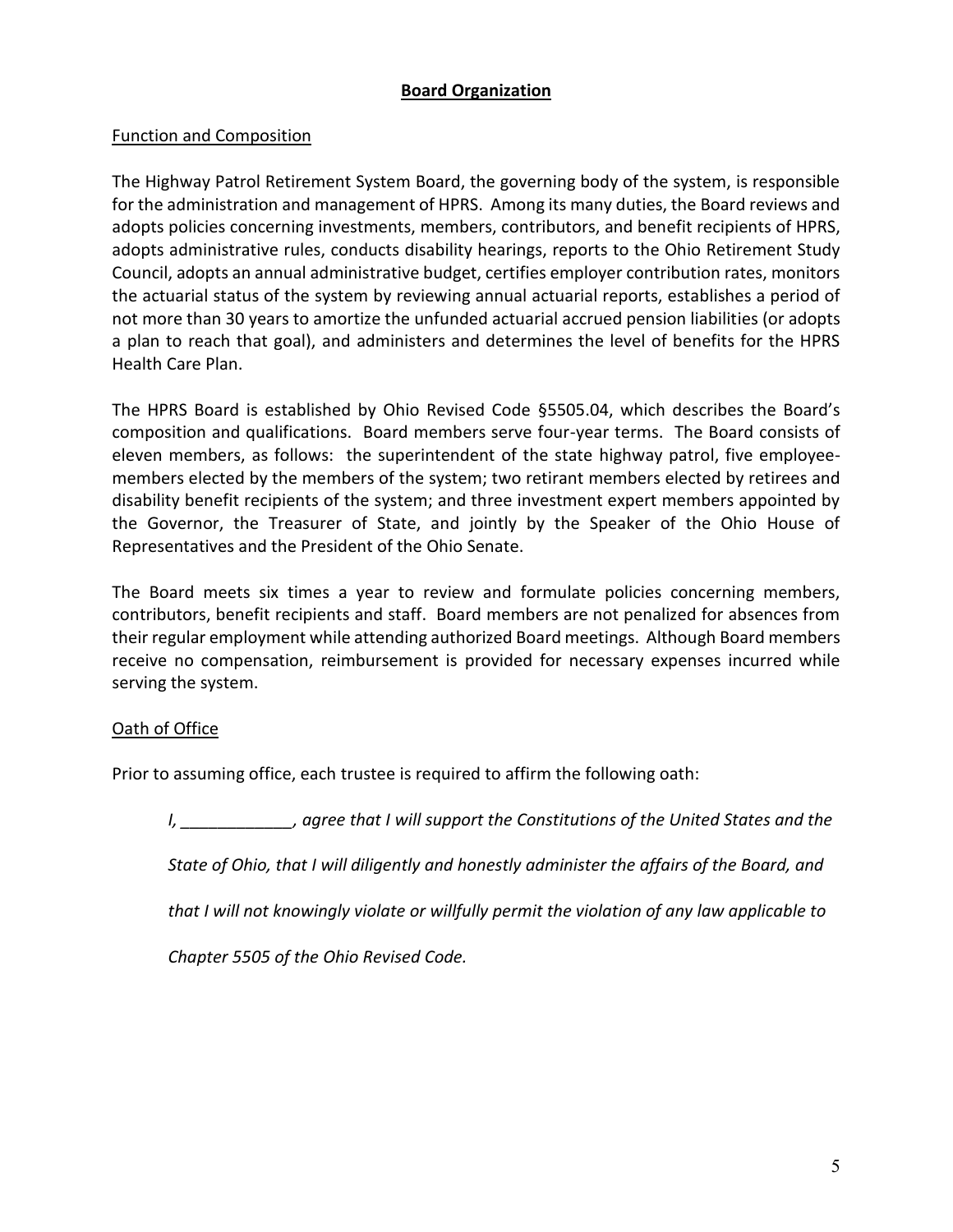

# Board of Trustees - Current

Ex-Officio Col. Richard S. Fambro, Superintendent

Elected – Active Tpr. Derek Malone (4-year term, 8/1/2021 –7/31/2025)

Sgt. Christian Niemeyer (Remainder of 4-year term,  $10/1/2021 -$ 7/31/2022)

Tpr. Cynthia Wilt (4-year term, 8/1/2019 – 7/31/2023)

Capt. Matthew L. Them (Chair) (4-year term, 8/1/2020 - 7/31/2024)

Sgt. Brice A. Nihiser (4-year term, 8/1/2021-7/31/2025) Elected - Retired

Maj. (ret.) Darryl Anderson (Vice-Chair) (4-year term, 8/1/2018 – 7/31/2022)

Sgt. (ret.) Michael P. Kasler (4-year term, 8/1/2021 – 7/31/2025)

## Appointed

Joseph H. Thomas General Assembly's Investment Expert Appointee (4-year term, 11/5/2020 - 11/4/2024; pursuant to ORC Section 5505.04(A)(3), serves until successor sworn in)

Scott G. Richter Treasurer of State's Investment Designee (4-year term, 2/1/2021 - 1/31/2025; pursuant to ORC Section 3.01, serves until successor sworn in)

Maj. (ret.) JP Allen Governor's Investment Expert Appointee (4-year term, 11/25/2020 - 9/26/2024; pursuant to ORC Section 5505.04(A) (3), serves until successor sworn in)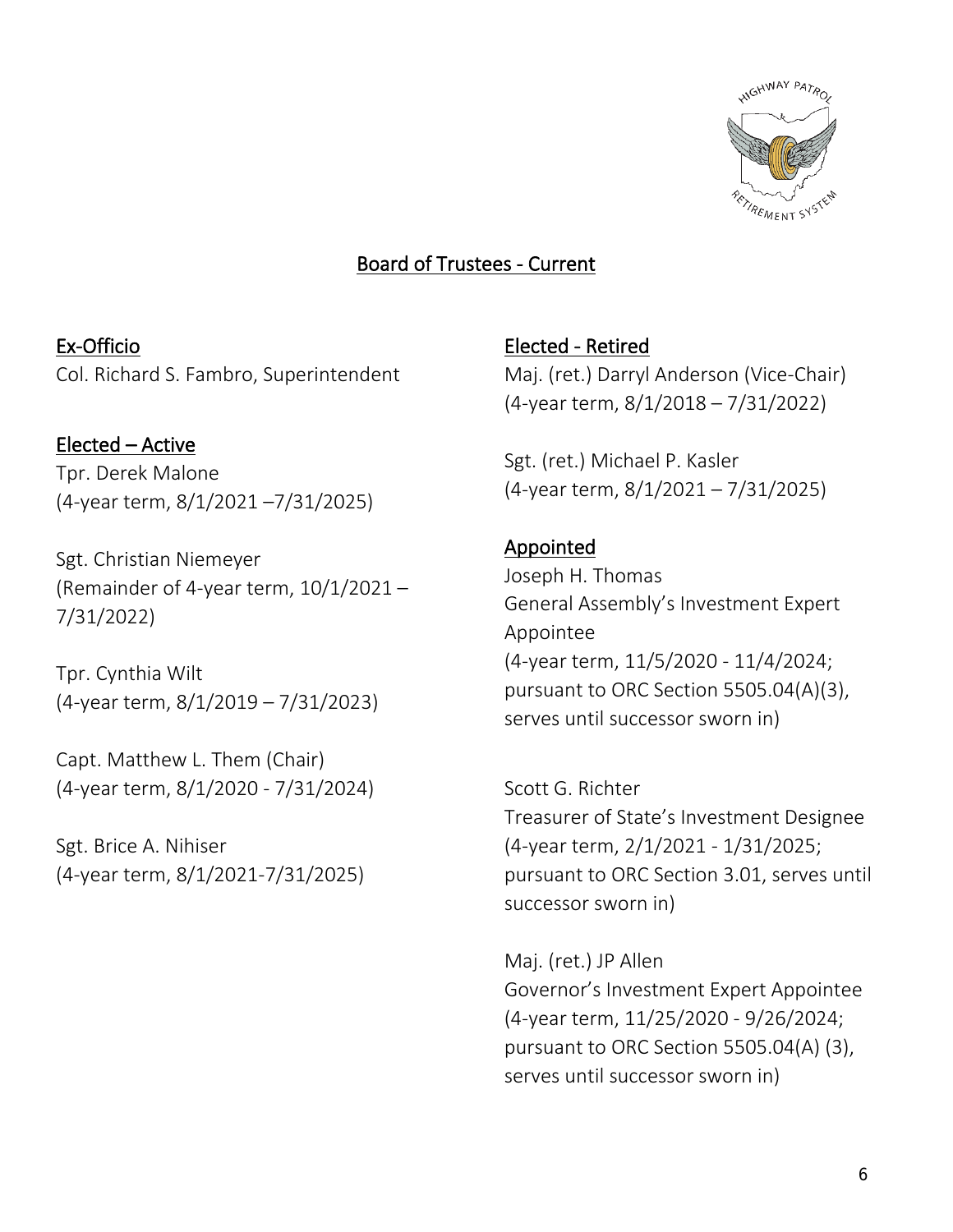#### **Board Operations**

#### Meetings & Quorum

Attendance at Board and Committee meetings is considered to be an essential element of a trustee's fiduciary duty. Therefore, trustees are expected to attend all meetings unless there are extenuating circumstances that prevent attendance.

#### Ohio Revised Code §3.17 states:

"Any member of a board, commission, council, board of trustees of an institution of higher education, or other public body of the state, except a member of the general assembly or a judge of any court in the state, who fails to attend at least three-fifths of the regular and special meetings held by that board, commission, council, board of trustees, or public body during any two-year period forfeits the member's position on that board, commission, council, board of trustees, or public body."

Committees are smaller subsets of trustees that meet to deliberate on various items and make recommendations to the Board. Generally, Committee meetings operate in the same manner as Board meetings.

A quorum consists of a majority of the total number of trustees who are serving on the HPRS Board at the time of a meeting where official action is to be taken. A favorable vote consists of a majority of the total number of trustees present. An abstention from voting is not counted as either an affirmative or negative vote. A roll call vote will occur if there is a division in the vote. Any trustee may request a roll call on any vote.

#### Ohio Open Meetings Act

Meetings of the Board are governed by the Ohio Open Meetings Act and are generally open to the public. The Open Meetings Act is intended to require public bodies to take official action and to conduct deliberations on official business in open meetings. A public body has three basic responsibilities under the Act: openness, notice, and minutes. Ohio Revised Code §121.22(B)(2) defines a meeting as a prearranged gathering by a majority of membership of the public body for the purpose of discussing or conducting public business. Trustees must be present in person to vote, deliberate, or to be counted in a quorum. Conducting meetings via teleconference or videoconference is prohibited.

The minutes are the record of the proceedings of the Board. Draft copies of the prior meeting's written minutes are circulated to the Board in advance of each meeting. After approval, the minutes become part of the permanent record of the organization.

Ohio Revised Code §121.22(G) authorizes an executive session to allow the Board to privately discuss limited matters, including the following:

- 1. Personnel, to consider the appointment, employment, dismissal, discipline, promotion, or compensation of a public employee or official;
- 2. Property, to consider the purchase of property (real and personal property, whether it is tangible or intangible) and to consider the sale of property by competitive bid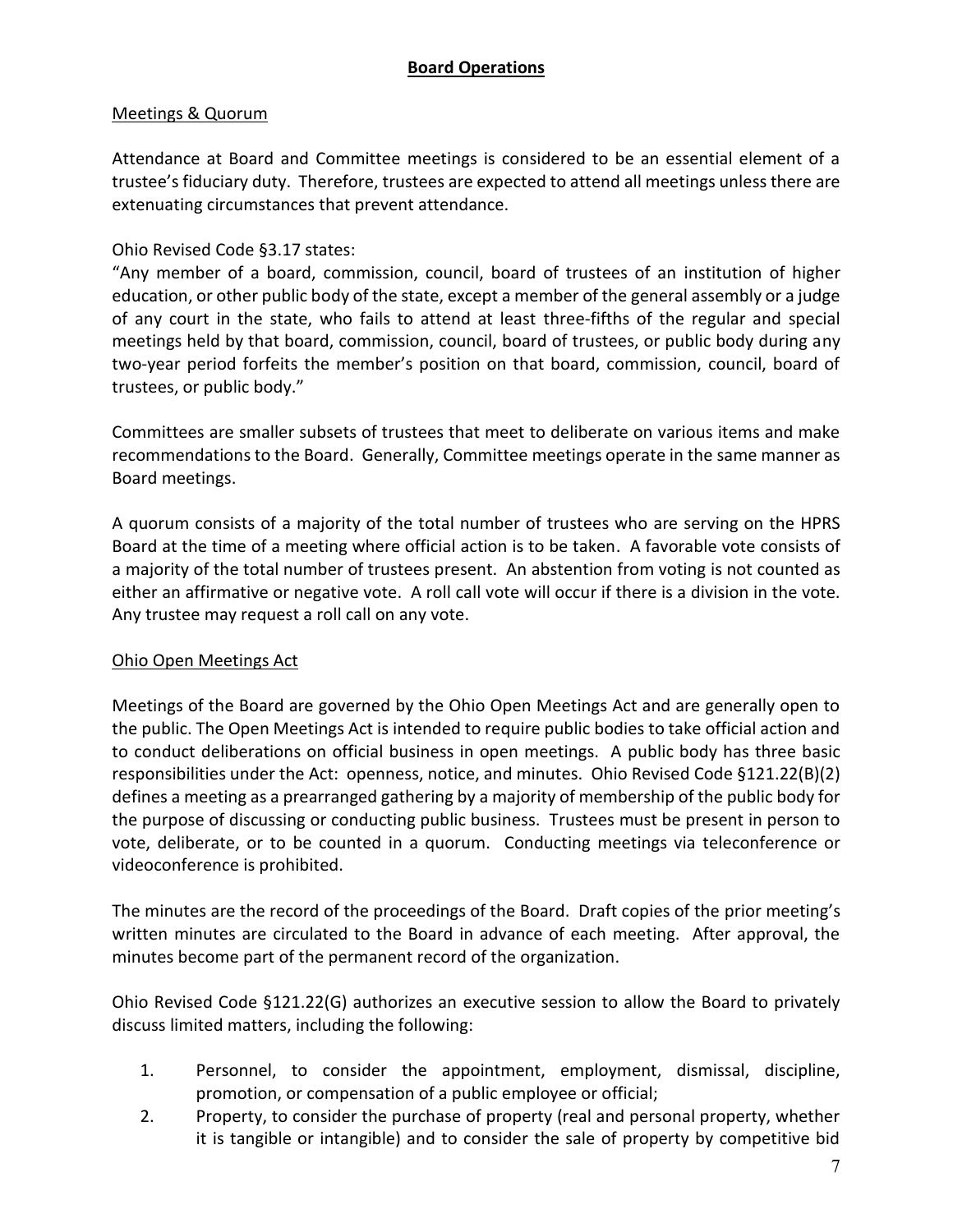(real or personal property) if disclosure of the information would result in a competitive advantage to the other side;

- 3. Court action, with the public body's attorney to discuss pending or imminent court action;
- 4. Collective bargaining, to prepare for, conduct or review collective bargaining strategy;
- 5. Confidential matters, to discuss matters required to be kept confidential by federal law, federal rules, or state statutes; and
- 6. Security arrangements, to discuss details of security arrangements and emergency response protocols where disclosure could be expected to jeopardize the security of the public body or public office.

The Board may exclude members of the public from the executive session, and it may invite specific guests of the Board or Committee to attend the executive session.

#### Robert's Rules of Order

When a question of parliamentary procedure arises, the most current edition of *Robert's Rules of Order* will be followed, unless it conflicts with HPRS's statutes and rules.

#### Meeting Agendas

The Executive Director, in coordination with the Board chair, will prepare, and distribute a written agenda for each meeting of the Board. The agenda items and related materials for the Board meeting will generally be distributed to trustees at least seven calendar days in advance of the meeting. The agenda will be distributed to all active members of HPRS and by the system's public website, www.ohprs.org.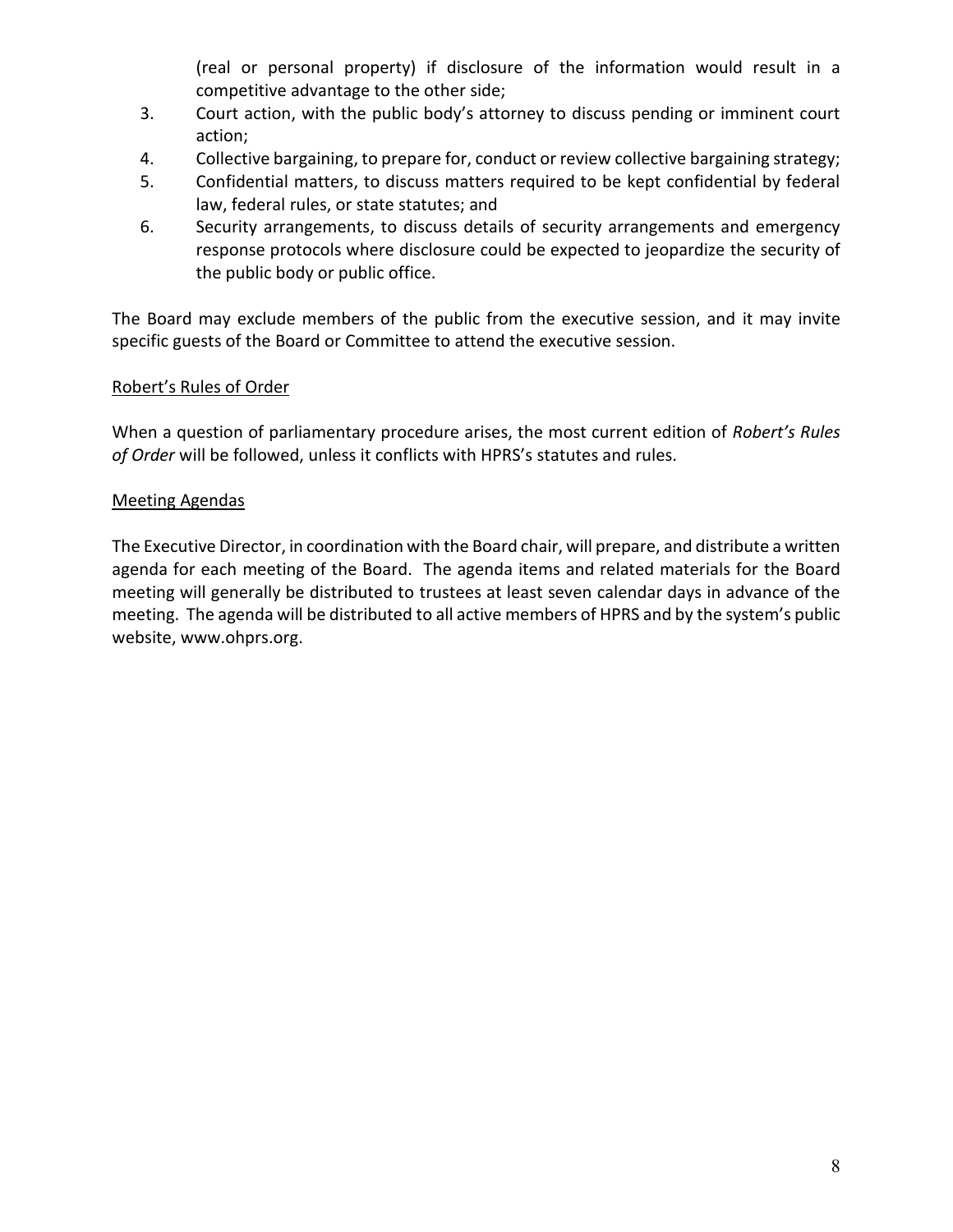#### **Basic Responsibilities of the Board**

The Board should:

- **E** Determine the HPRS mission and vision. It is the Board's responsibility to create and review a statement of mission and vision that articulates goals, means, and primary constituents served.
- **E** Select the Executive Director after a carefully considered and executed search process.
- Establish an investment policy and performance benchmarks for the fund and monitor the overall risks and returns of the fund.
- Provide proper financial oversight. The Board approves the annual budget and ensures that proper financial controls are in place.
- Ensure legal and ethical integrity, adhere to fiduciary duties, and maintain accountability. The Board is ultimately responsible for ensuring adherence to legal standards and ethical norms.
- Ensure effective organizational planning. The Board will actively participate in the strategic planning process and assist in monitoring the plan's goals.
- Establish the fund's proxy voting and corporate governance policies.
- Participate in the orientation of new Board members by welcoming them to the Board, describing the Board's culture, and discussing current issues facing the Board
- Assess Board performance annually.
- Enhance the public standing of HPRS. The Board should clearly articulate the organization's mission, accomplishments, and goals to the public and garner support from the community.
- Determine, monitor, and strengthen the programs and services of HPRS. The Board's responsibility is to determine which programs are consistent with the organization's mission and to monitor their effectiveness.
- Ensure that high-quality, professional, personnel practices are in place, in compliance with applicable laws.
- Hire, review, and terminate (if necessary) investment consultants and actuaries.
- Review and approve all administrative code rules. At the discretion of the Chair or Executive Director, administrative code rules may be referred to the appropriate committee for their review and recommendation.
- Verify that procedures are in place to ensure the security of member-specific information and other confidential information.
- Appropriately manage the funding and design of the health care plan.
- Monitor and influence legislation and external factors that impact HPRS.
- Verify that a disaster recovery plan is in place in order to protect the beneficiaries of HPRS.
- Support the Executive Director and assess his or her performance. The Board should ensure that the Executive Director has the moral and professional support he or she needs to further the goals of HPRS.

Beyond the responsibilities listed above, all other responsibilities are delegated to the Executive Director.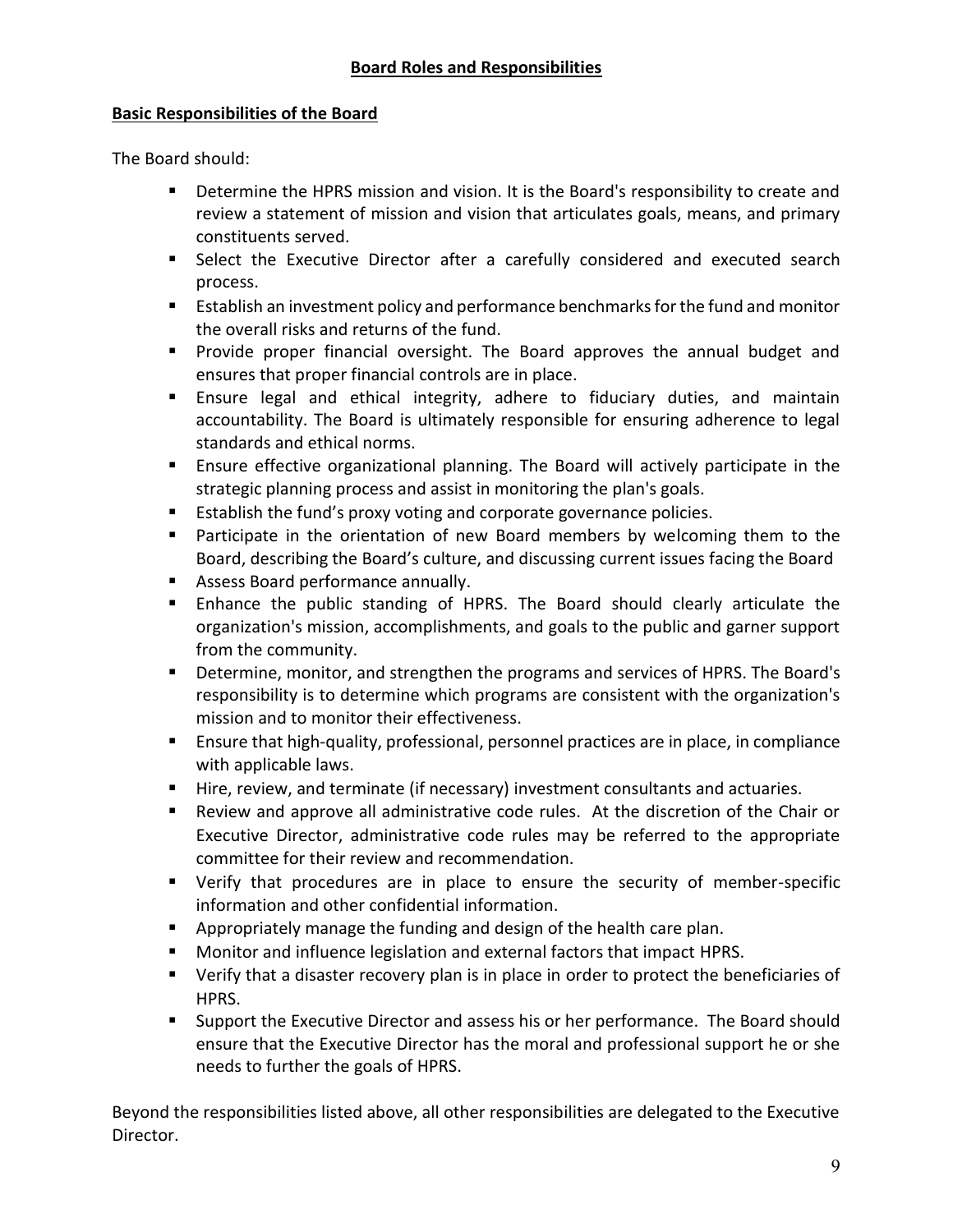#### **Chair Job Responsibilities and Functions**

#### **Title: HPRS Board Chair**

#### **I. General Description**

- A. Elected annually by members of the Highway Patrol Retirement Board
- B. Foster the highest level of honesty and integrity
- C. Conduct Board business efficiently and effectively
- D. Supervise the HPRS Executive Director
- E. Serve in a fiduciary capacity to all members of the retirement system
- F. Ensure the board's governance is of the highest possible standard

#### **II. Responsibilities**

- A**.** Chairs meetings according to accepted rules of order for the purposes of
	- a. encouraging all members to participate in discussion;
	- b. arriving at decisions in an orderly, timely and democratic manner;
- B. Appoint all standing committee and special committee chairs and committee members.
- C. Provide leadership to ensure that trustees fulfill their duties and responsibilities for the proper governance of the board.
- D. Ensure compliance with all laws, rules, regulations, and policies.
- E. Foster a safe environment for open communication and inquiry.
- F. Call special board meetings, as necessary.
- G. Assist the HPRS Executive Director in preparing the agenda for board meetings.
- H. Periodically consult with board members on their roles and help them assess their performance.
- I. Oversee searches and participates in the hiring of Executive Director, Chief Financial Officer and Chief Investment Officer.
- J. Ensures that periodic performance reviews of the executive director are conducted.
- K. Votes on matters before the board.
- L. Represents the system to external groups and serves as primary spokesperson for the board.
- M. Oversees and encourages the board's role in strategic planning.
- N. Monitors the pace of meetings and ensures discussions stay focused and within the allotted time.
- O. Helps the board "speak in one voice" to best represent the membership as a whole.
- P. Certifies any action taken by the board, when required, and executes documents on behalf of the board.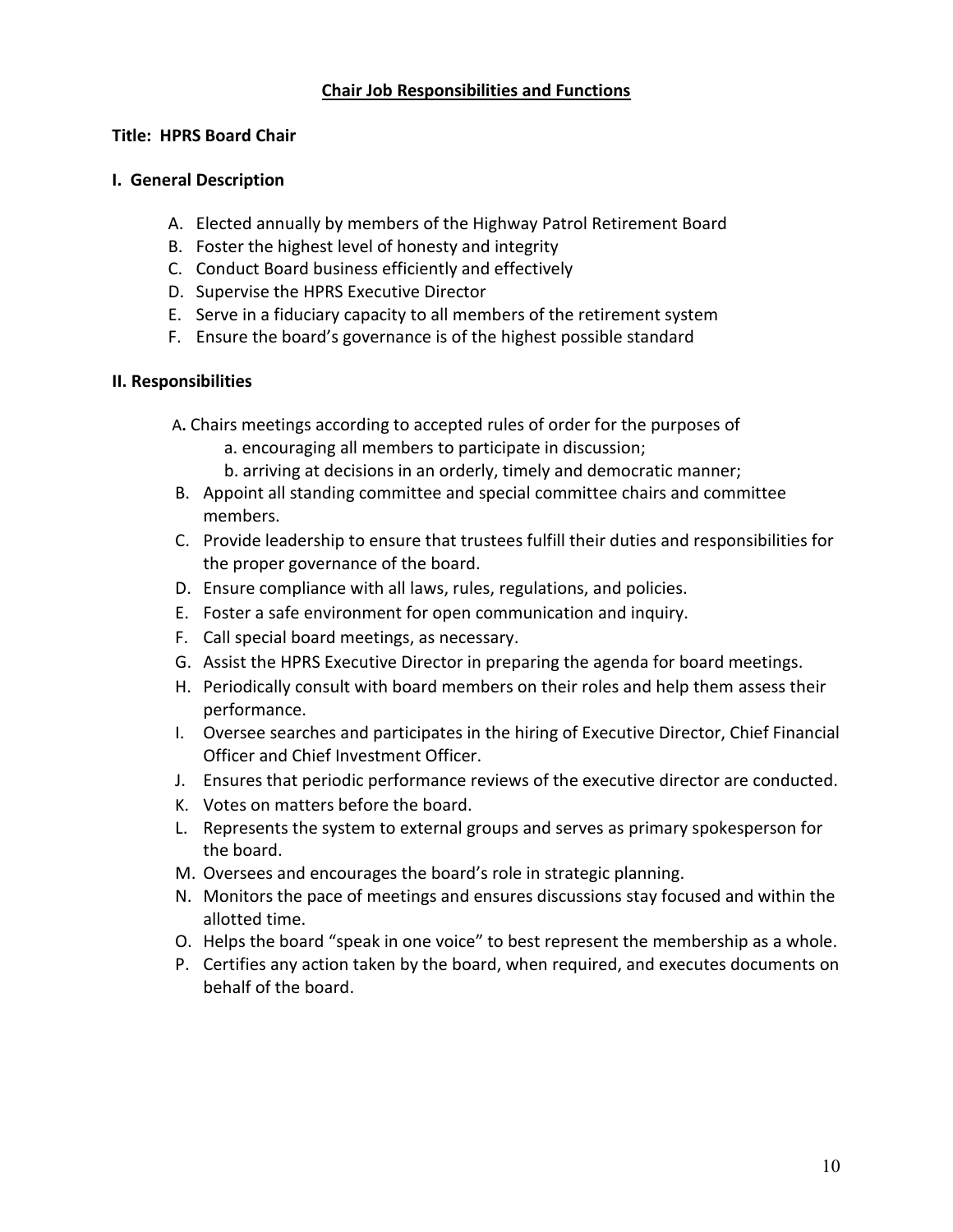#### **III. Necessary Skills and Knowledge**

- A. Broad knowledge of legal, regulatory, and statutory authority pertaining to the operation of a public pension system.
- B. Personal qualities of integrity, credibility, and a passion for improving the lives of the system's beneficiaries
- C. Complete understanding and acceptance of fiduciary responsibility.
- D. Thorough knowledge of organizational structure and principles of management.
- E. Understanding and working knowledge of investment practices, actuarial principles, and relevant health care issues.
- F. Ability to prioritize and multi-task.
- G. Ability to communicate effectively.

#### **IV. Special Provisions**

A. Maintain appropriate confidentially on all matters before the board.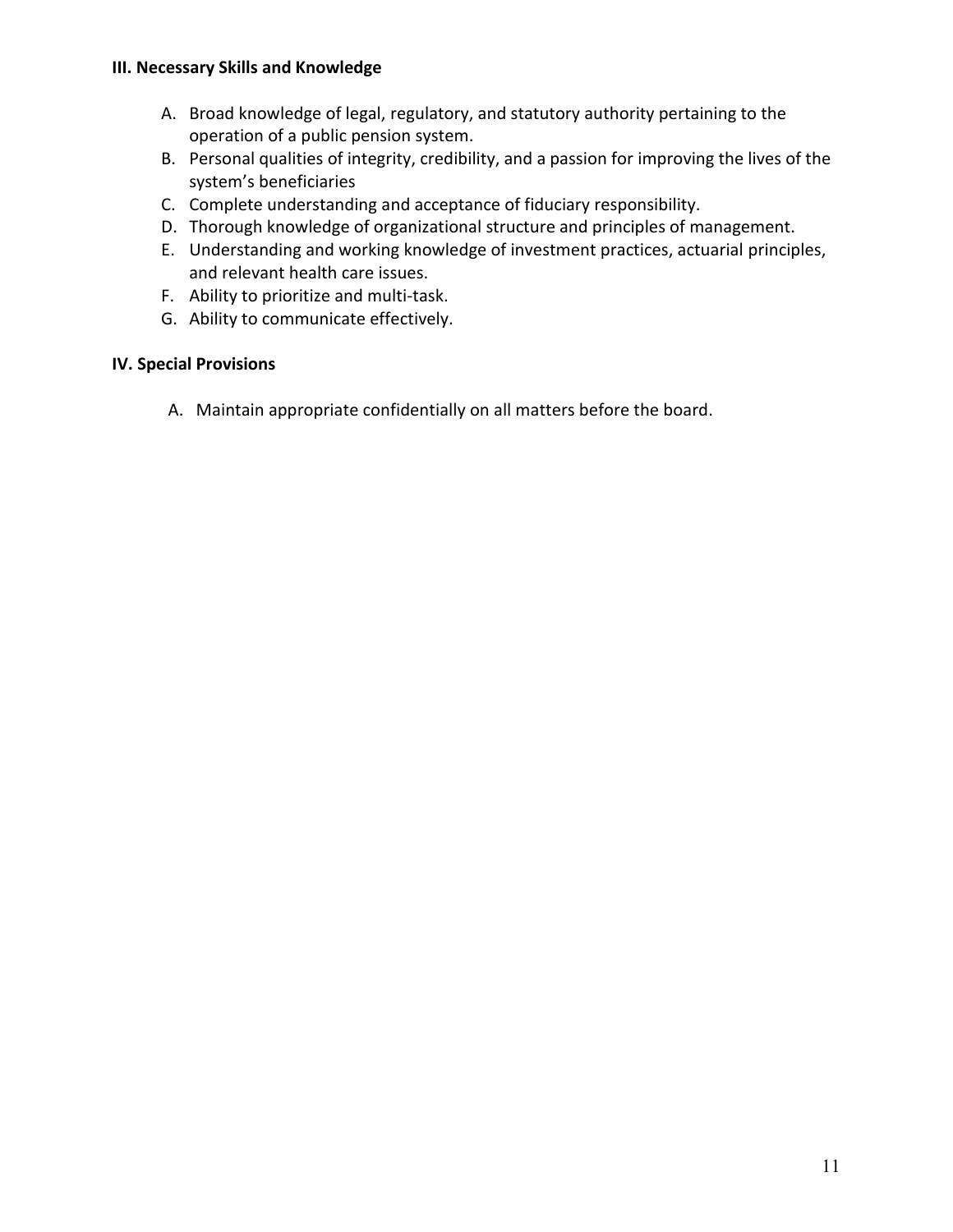#### **Vice-Chair Job Responsibilities and Functions**

#### **Title: HPRS Board Vice-Chair**

#### **I. General Description**

- A. Member of the Highway Patrol Retirement Board.
- B. Elected annually by the members of the board
- C. Foster the highest level of honesty and integrity.
- D. Serve in a fiduciary capacity to all members of the retirement system.

#### **II. Responsibilities**

A**.** Chairs meetings and performs chair responsibilities- in the absence of the board chair-according to accepted rules of order for the purposes of;

a. encouraging all members to participate in discussion,

b. arrives at decisions in an orderly, timely and democratic manner (see Chair description)

- B. Works closely with the chair, trustees, and system staff.
- C. Provide leadership to ensure that trustees fulfill their duties and responsibilities for the proper governance of the board.
- D. Serve on committees as assigned.
- E. Ensure compliance with all laws, rules, regulations, and policies.
- F. Foster a safe environment for open communication and inquiry.
- G. Performs other duties as assigned by the board.
- H. Periodically consult with board members on their roles and help them assess their performance.
- I. Votes on matters before the board.
- J. Serves as primary spokesperson for the board in the absence of the chair.

#### **III. Necessary Skills and Knowledge**

- H. Knowledge of legal, regulatory, and statutory authority pertaining to the operation of a public pension system.
- I. Personal qualities of integrity, credibility, and a passion for improving the lives of the system's beneficiaries
- J. Complete understanding and acceptance of fiduciary responsibility.
- K. Knowledge of organizational structure and principles of management.
- L. Understanding and working knowledge of investment practices, actuarial principles, and relevant health care issues.
- M. Ability to prioritize and multi-task.
- N. Ability to communicate effectively.

#### **IV. Special Provisions**

A. Maintain appropriate confidentially on all matters before the board.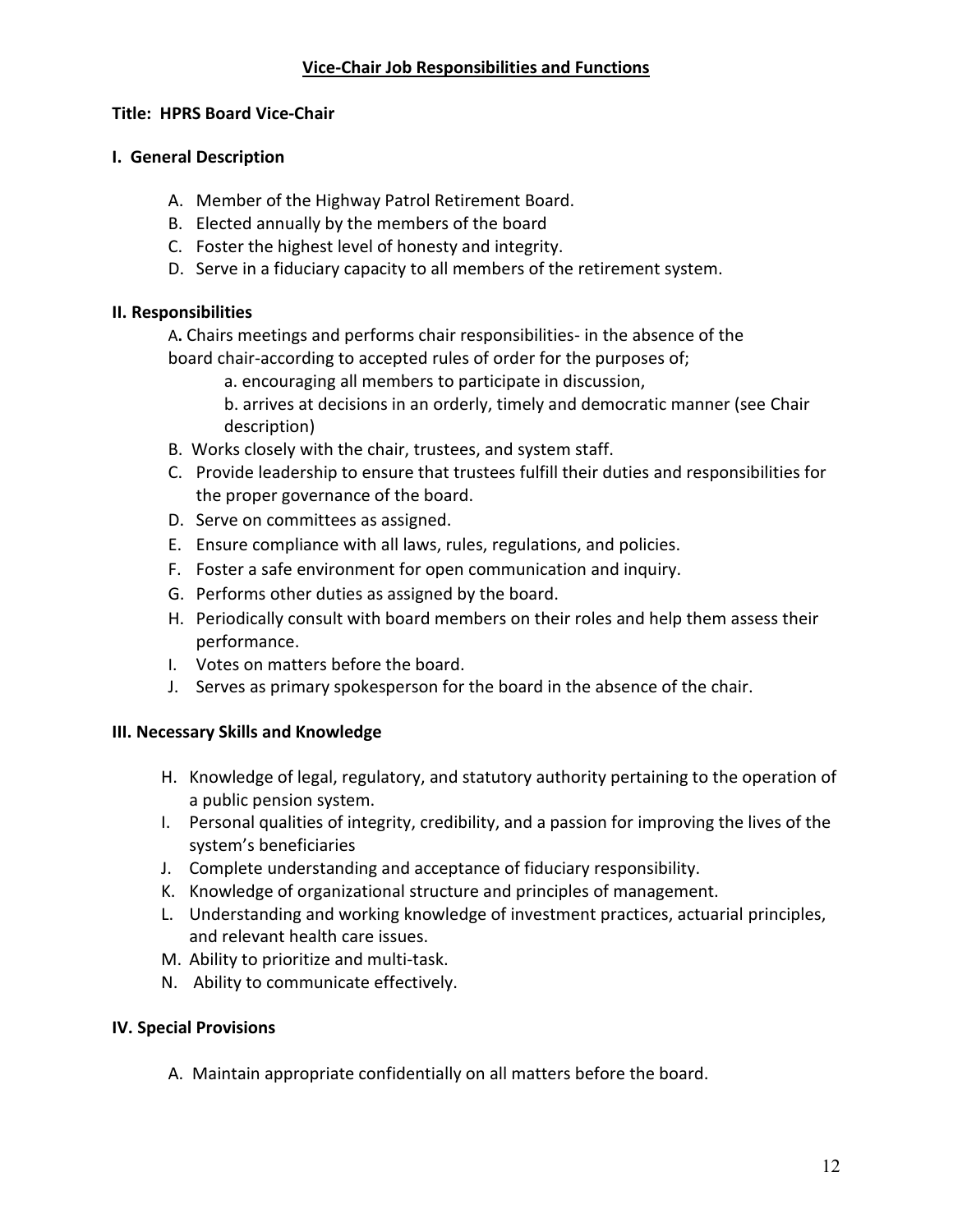#### **Trustee Job Responsibilities and Functions**

#### **Title: HPRS Board Trustee**

#### **I. General Description**

- A. Elected or appointed as a member of the Highway Patrol Retirement Board.
- B. Foster the highest level of honesty and integrity.
- C. Serve in a fiduciary capacity to all members of the retirement system.

#### **II. Responsibilities**

A**.** Be informed about the mission and policies of HPRS.

B. Attend board and committee meetings and vote when the Chair calls for a vote.

- C. Review agenda and supporting materials prior to Board and Committee meetings.
- D. Serve on committees as assigned.
- E. Keep informed and up to date on developments in the pension and public fund arena.
- F. Follow conflict of interest, disclosure, and confidentiality policies.
- G. Counsel with the Executive Director as appropriate and support him or her.
- H. Assist the Board in carrying out its fiduciary responsibilities.
- I. Meet high ethical standards to avoid even the appearance of impropriety.
- J. Coordinate individual requests for HPRS staff work through the board chair or the chair of a standing or special committee.

#### **III. Necessary Skills and Knowledge**

- A. Awareness of legal, regulatory, and statutory authority pertaining to the operation of a public pension system.
- B. Personal qualities of integrity, credibility, and a passion for improving the lives of the system's beneficiaries
- C. Complete understanding and acceptance of fiduciary responsibility.
- D. Understanding of Robert's Rules of Order.
- E. Basic understanding of investment practices, actuarial principles, and relevant health care issues.
- F. Comprehensive knowledge of investment practices, actuarial principles, and health care issues (Governor's appointments only)
- G. Ability to prioritize and multi-task.
- H. Ability to communicate effectively.

#### **IV. Special Provisions**

A. Maintain appropriate confidentially on all matters before the board.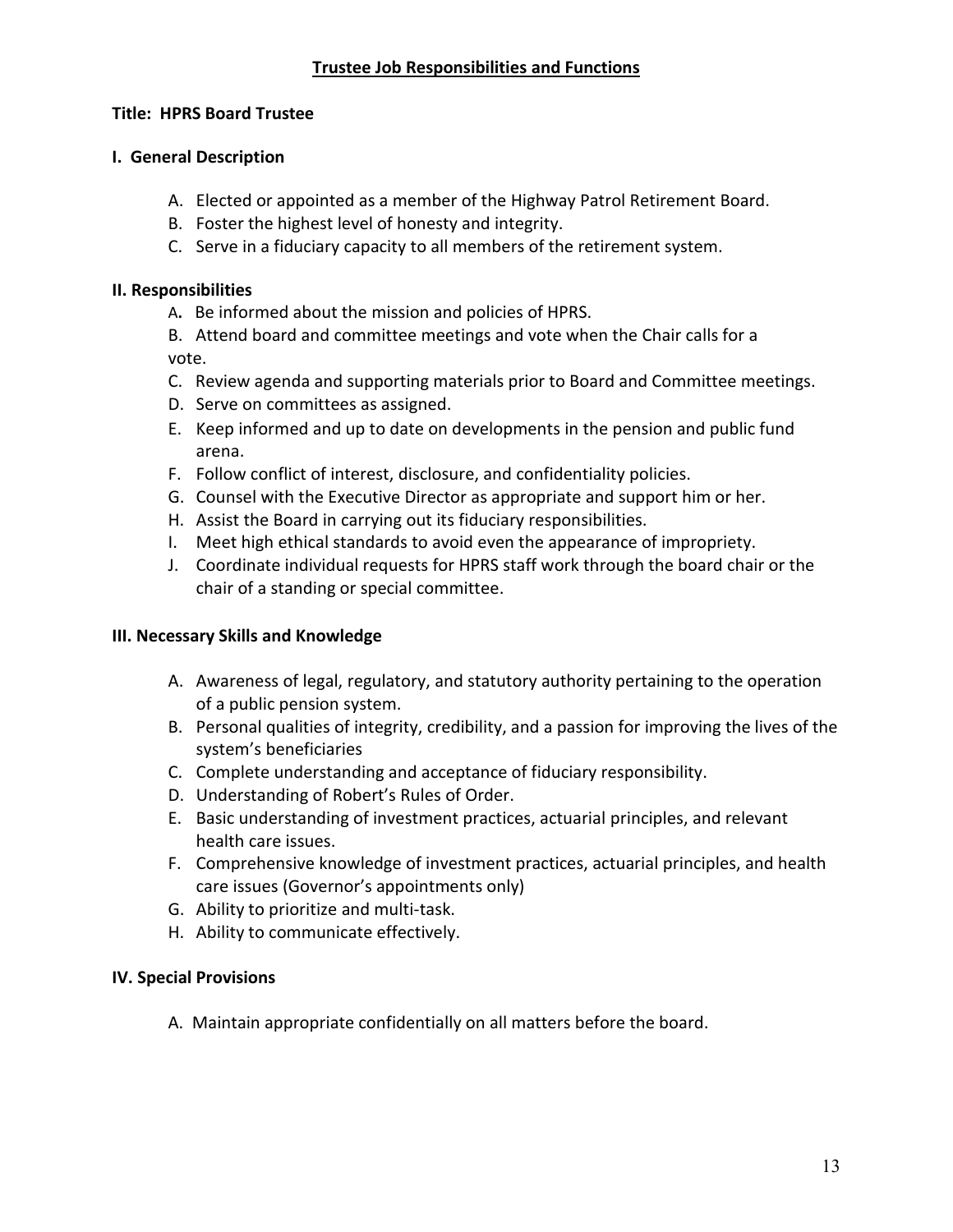Each Committee Chair will:

- Chair Committee meetings and provide leadership to the Committee.
- Develop and review Committee meeting agendas with the Executive Director, with input from the Committee.
- Report to the Board on the Committee's decisions, policies, and recommendations.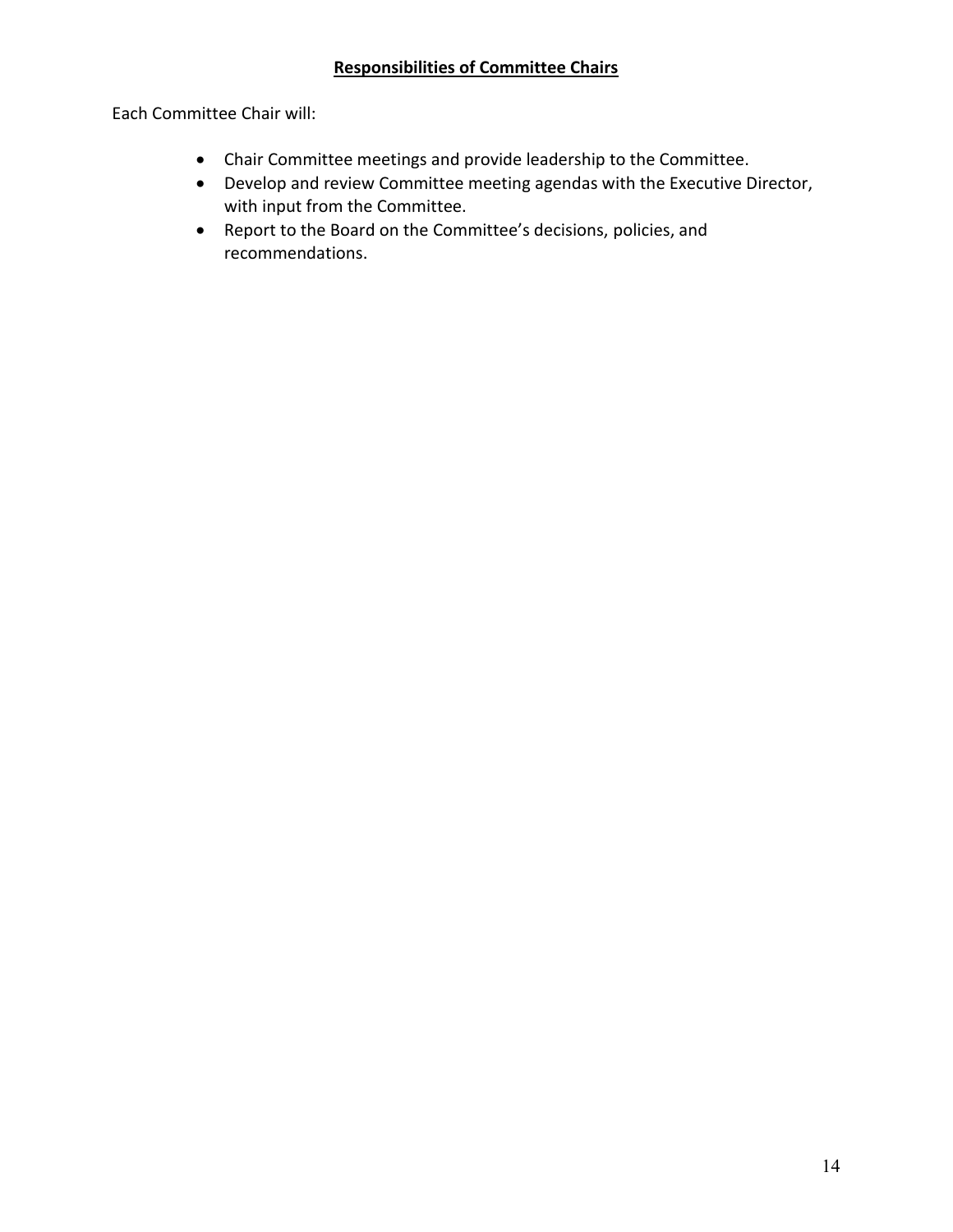#### Staff

Board members will direct questions regarding the system's operations to the Executive Director. Board member requests for information that require a significant expenditure of staff time or the use of external resources should be formally requested at a Board or Committee meeting. In the spirit of open communication, trustees will share any information pertinent to the system with the Executive Director in a timely manner. The Executive Director will similarly share with the Board any information pertinent to the Board in a timely manner. The Executive Director will ensure that information that has been requested by the Board or by an individual trustee is made available to all trustees.

#### System Members

Trustees should refrain from providing specific advice or counsel with respect to the rights or benefits to which a member may be entitled under Chapter 5505 of the Revised Code. In cases where a member contacts a trustee with questions pertaining to personal situations or benefits matters, the member should be referred directly to the Executive Director and/or the appropriate staff member within HPRS to handle the issue. The trustee should be informed of the outcome of the contact.

A member who wishes to address the board while in session must submit a request in writing to the Executive Director no less than ten days prior to the scheduled meeting. The request must include the topic to be addressed, and comments will be limited to this topic.

In external communications, trustees should:

- Limit commentary to interested groups, or in public settings, to existing Board policies or decisions,
- **E** Speak on behalf of the Board only when explicitly authorized to do so by the Board,
- Indicate when they are representing a personal position, opinion or analysis that is different from a Board-approved position, and
- Indicate if they are speaking in a capacity other than that of a trustee.

#### Media

The Executive Director will serve as the primary contact for media inquiries and as spokesperson for the system. On major Board policy issues or issues requiring a Board perspective, the Board Chair will serve as the spokesperson. The Executive Director will closely coordinate with the Chair on media inquiries and keep the Board informed on a timely basis. When contacted by the media, a trustee has the option of directing the inquiry to the Executive Director. If the trustee chooses to be interviewed by the media, the trustee should clarify that he or she is speaking as an individual trustee and not on behalf of the Board.

Written press releases concerning HPRS will be the responsibility of the Executive Director.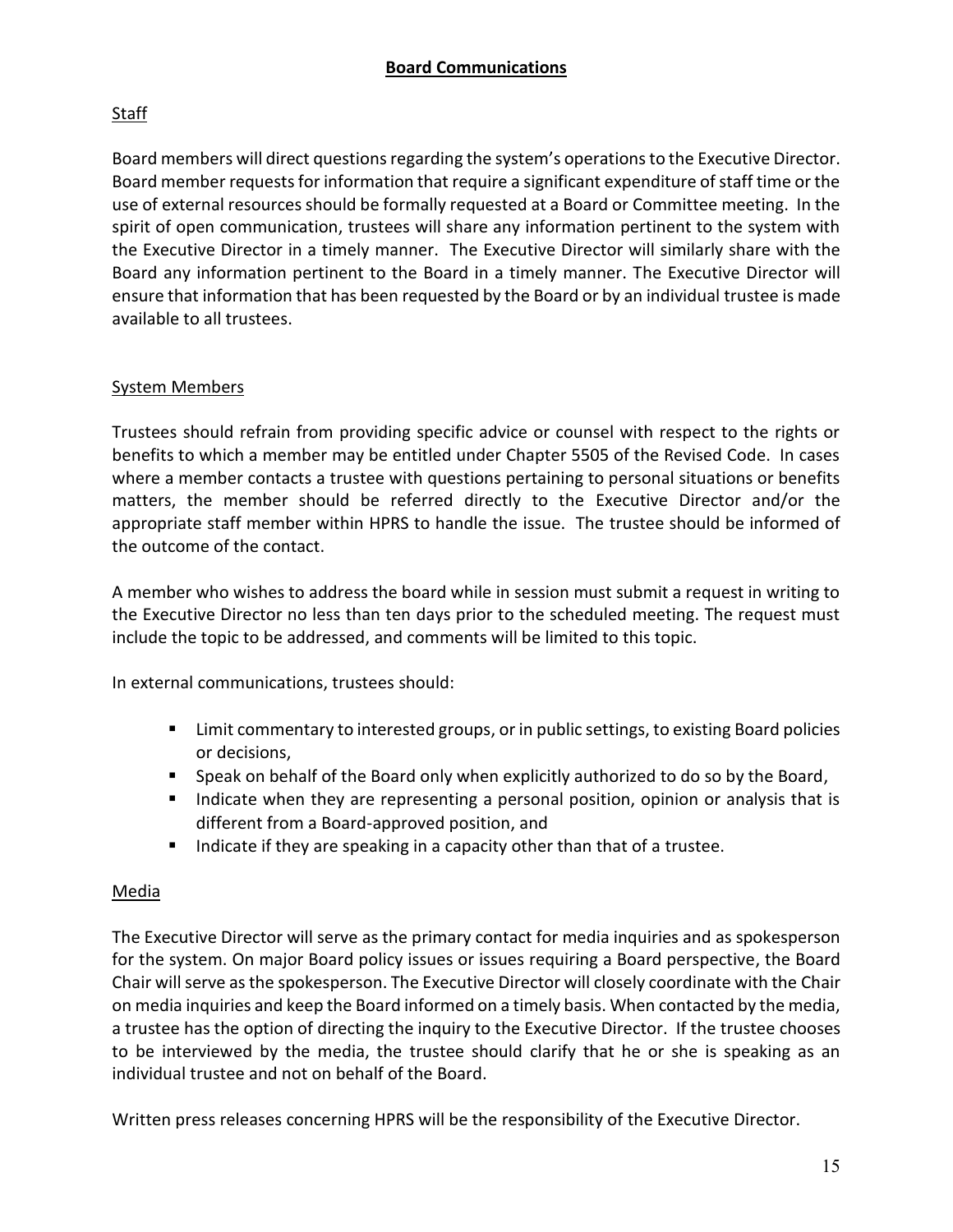#### Vendors/Lobbyists/ Service Providers

Individual trustees shall refer proposals or other communications regarding potential or existing investments, business opportunities, or contracts with any outside service providers directly to the Executive Director or the designated staff, assigned by the Director.

Trustees are prohibited from accepting anything of value from potential or existing vendors, including any payment of travel expenses.

#### External Groups

When a trustee accepts an invitation to make a presentation on public retirement topics to an external group, the trustee should have their presentation reviewed by the Executive Director for completeness and accuracy.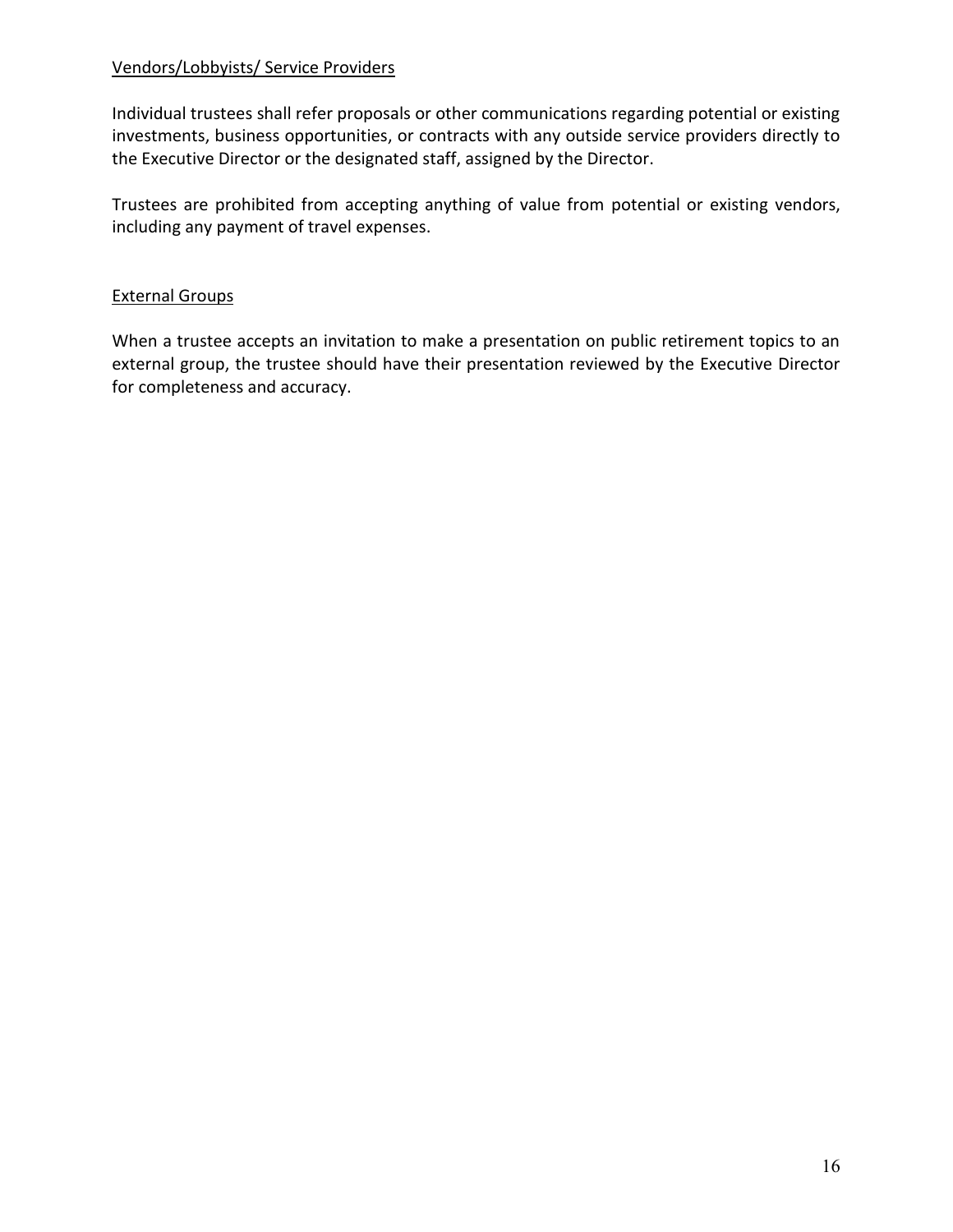#### **Committees of the Retirement Board**

Ohio Administrative Code Rule 5505-9-08 authorizes Committees of the Retirement Board.

The five standing committees and the relevant areas of responsibility are as follows:

- (1) **Health, Wellness, and Disability** disability retirement benefits
- (2) **Administration** administration of system operations, including payroll and facilities
- (3) **Investment** investment functions of the system, including internal and external investment management and investment consulting
- (4) **Audit** annual financial audit, internal audit, fiduciary audit
- (5) **Health Care Funding** health care solvency and plan design

The Board Chair will appoint five or more trustees to each of the above listed committees. In addition, the Board Chair may form or dissolve any special committees, the size of which shall be at the direction of the Board Chair.

Each committee Chair and/or Vice-Chair will report committee actions and present recommendations to the Board for further action.

#### **The Board and Committee schedules are as follows:**

Please see <https://www.ohprs.org/ohprs/boardMeetingDates.jsp> for the most up-to-date meeting times.

Special meetings may be held at the call of the chair, or in the event of the chair's incapacity, at the call of the vice chair.

*All meeting dates and times are subject to revision. Unless otherwise noted, all meetings will be at 1900 Polaris Parkway, Suite 201, Columbus, OH 43240. Meeting revisions are posted at [www.ohprs.org.](http://www.ohprs.org/)*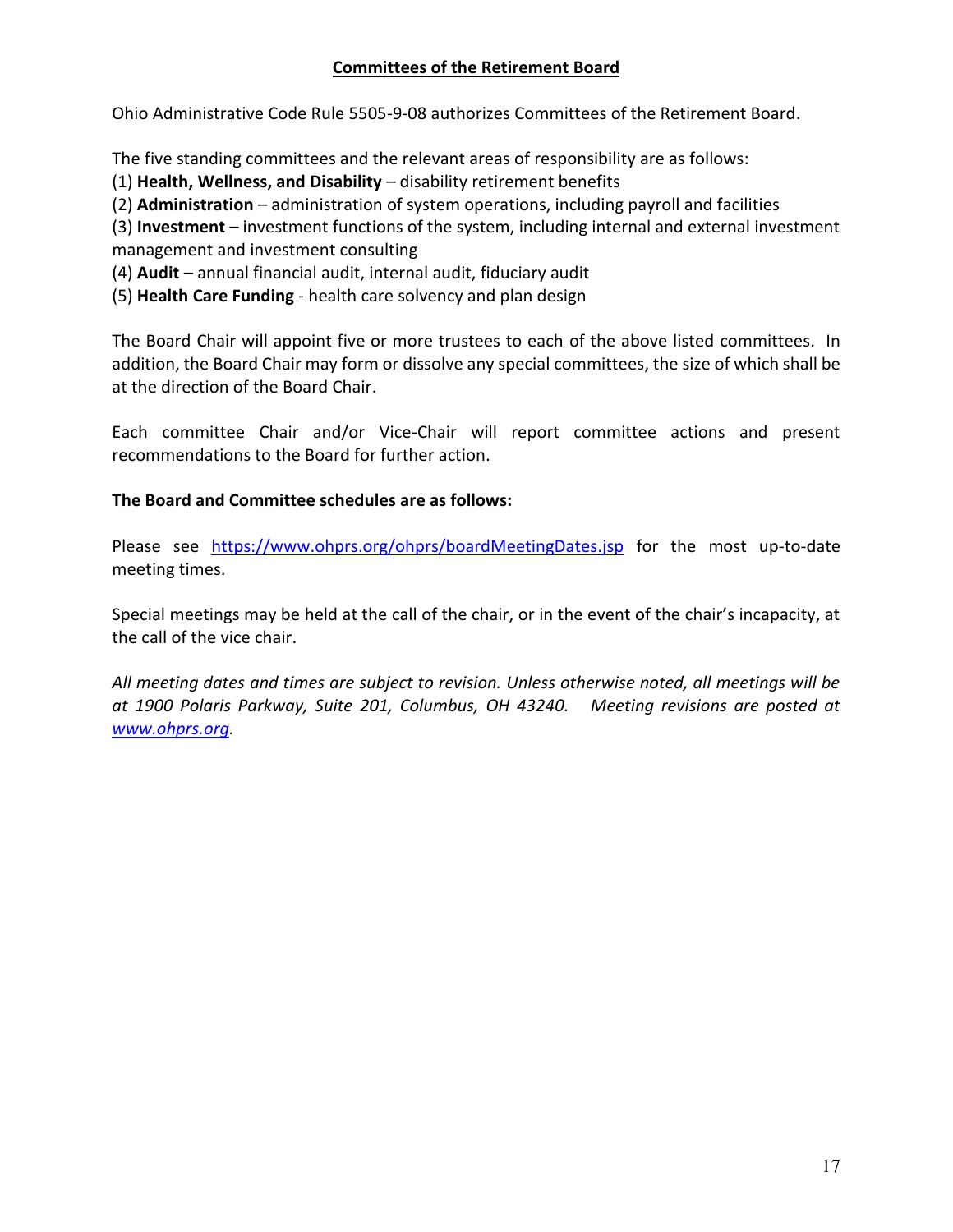## **Standing Committees**

#### **Administration**

Sgt. Brice Nihiser, Chair Tpr. Derek Malone, Vice-Chair Sgt. (ret.) Michael Kasler Sgt. Christian Niemeyer Tpr. Cynthia Wilt

#### **Audit**

Sgt. Brice Nihiser, Chair Tpr. Derek Malone, Vice-Chair Col. Richard Fambro Sgt. (ret.) Michael Kasler Tpr. Cynthia Wilt

#### **Health Care Funding**

Sgt. (ret.) Michael Kasler, Chair Maj. (ret.) Darryl Anderson, Vice-Chair Tpr. Derek Malone Sgt. Christian Niemeyer Capt. Matthew Them

#### **Health, Wellness, & Disability**

Tpr. Cynthia Wilt, Chair Sgt. Brice Nihiser, Vice-Chair Maj. (ret.) JP Allen Maj. (ret.) Darryl Anderson Capt. Matthew Them

#### **Investment**

Maj. (ret.) Darryl Anderson, Chair Capt. Matthew Them, Vice-Chair Maj. (ret.) JP Allen Sgt. Brice Nihiser Scott Richter Joseph Thomas

Each committee will elect a Chair and Vice-Chair at the Committee's first meeting after July 31st (Administrative Rule 5505-9-04).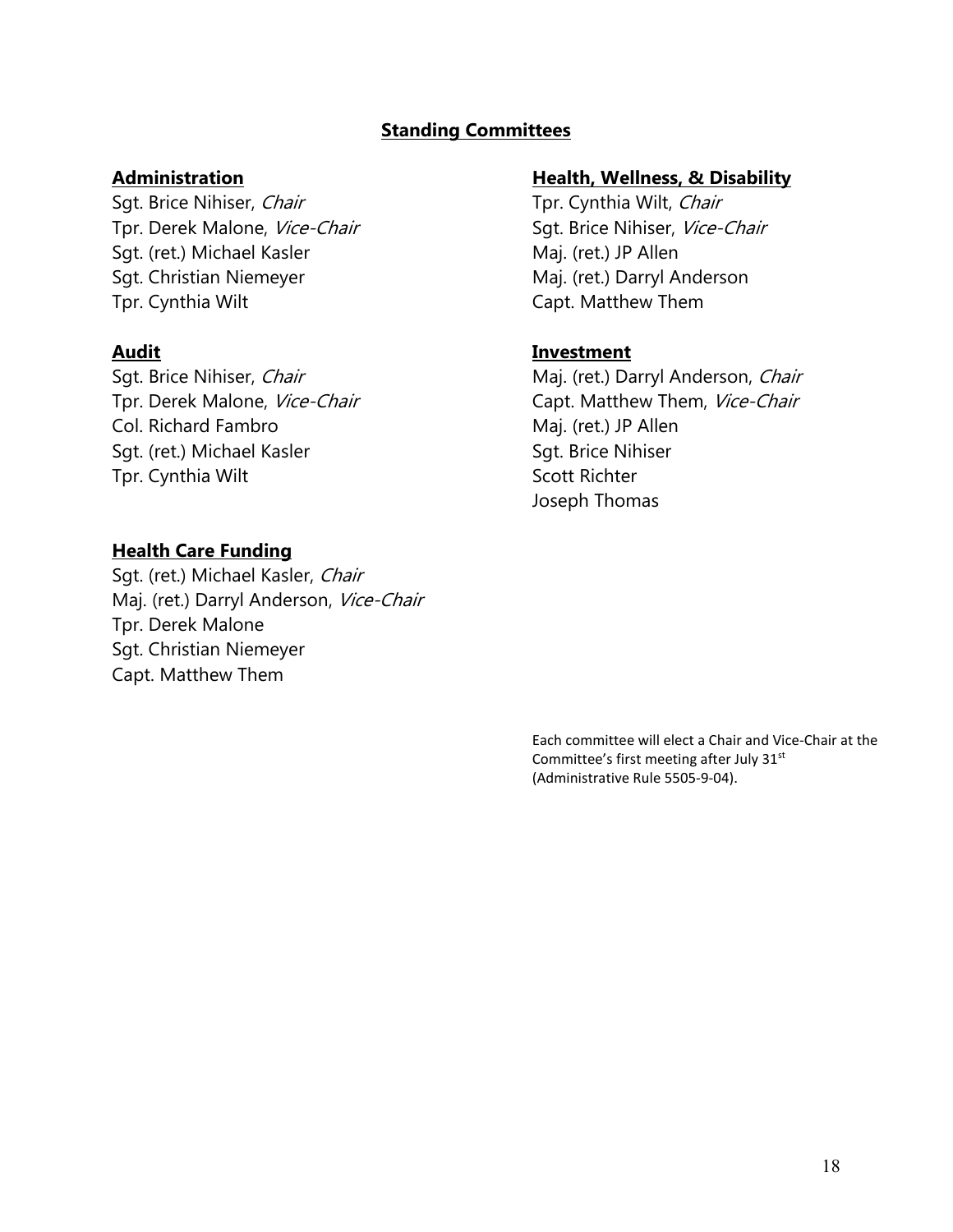#### **Job Description – Executive Director**

#### **General**

The Executive Director is –

- Employed by, and is directly responsible to, the Retirement Board.
- Responsible for the administration and operation of the system.

#### **Responsibilities**

The Executive Director –

- Manage the day-to-day activities of the system, including recruiting, hiring, supervision, evaluation, and termination of personnel.
- Implement the decisions of the Board.
- Prepare reports and documents required for the operation of the system and as required by law.
- Communicate with members, retirees, and survivors as necessary to conduct the business of the system.
- Publish retiree and active member newsletters.
- Research and develop recommendations regarding issues that may affect the system.
- Monitor legislative actions that may affect the system.
- Develop and maintain job descriptions for all system employees.
- Maintain and revise policy and procedure manuals for the administrative functions of the system.
- Coordinate, prepare, and distribute agendas and minutes for Board and Committee meetings.
- Develop and recommend Ohio Revised Code revisions for review and approval by the Board.
- Develop and recommend Administrative Code revisions for review and approval by the Board.
- Communicate with potential legislative sponsors and other legislators and provide testimony at Committee hearings.
- Participate as a non-voting member and represent the system before the Ohio Retirement Study Council (ORSC).
- Respond to inquiries from the media, public officials, and public records requests.
- Represent the system at meetings and other business-related functions.
- Communicate with contracted professional service providers, including consultants, investment managers, actuaries, and auditors.
- Develop forms necessary for system operation.
- Ensure compliance with all legal requirements.
- Along with the Finance Director, coordinate an annual financial audit and publication of the Annual Comprehensive Financial Report (ACFR).
- Identify and coordinate continuing education opportunities for trustees and staff.
- Provide periodic educational instruction to cadets and members nearing retirement
- Monitor compliance with the Ohio Ethics Commission.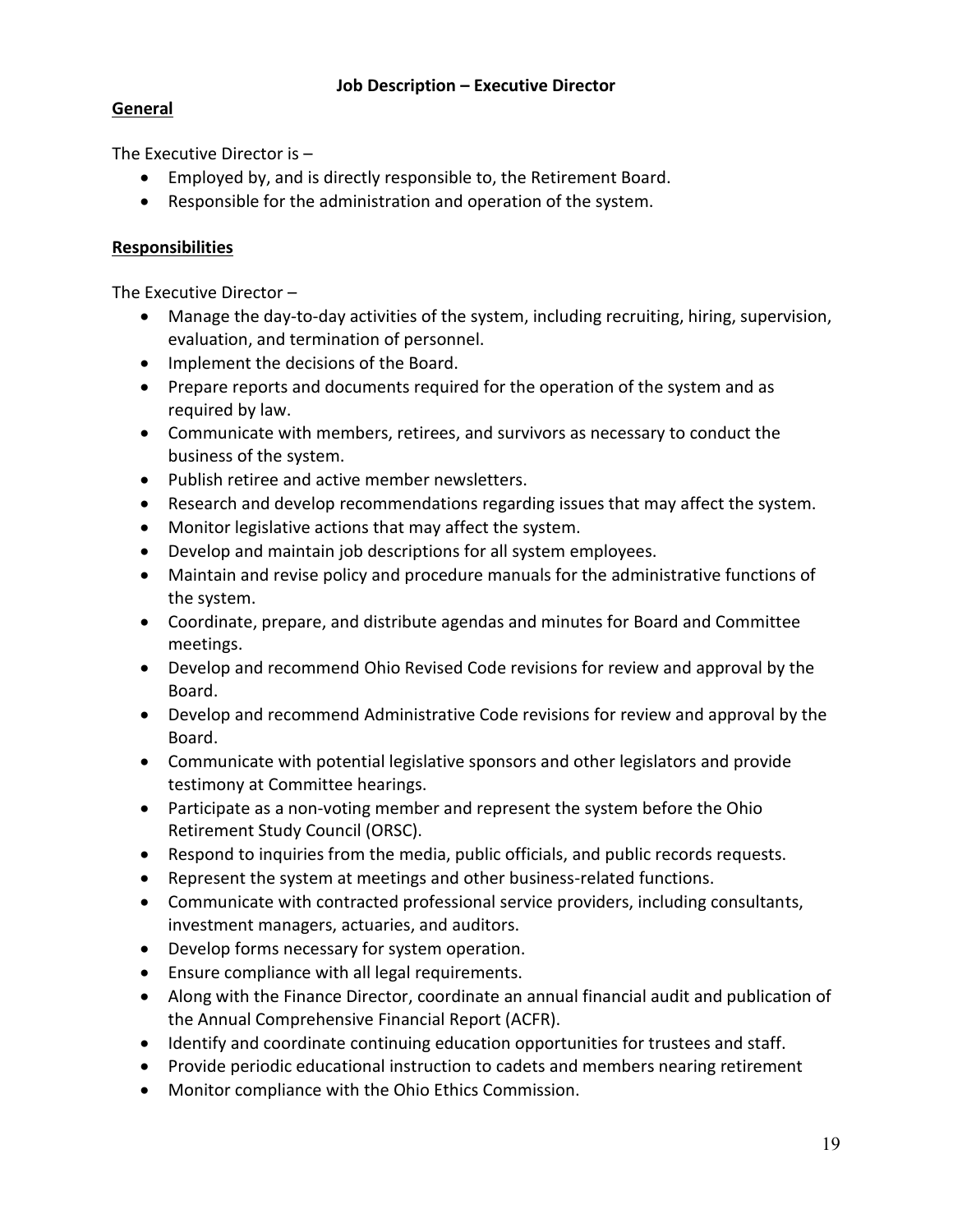- Prepare and submit quarterly and annual filings with the Joint Legislative Ethics Committee (JLEC).
- Perform other duties as directed by the Board.

#### **Necessary Skills and Knowledge**

The Executive Director must have –

- A thorough knowledge of management principles.
- A thorough knowledge of Chapter 5505 of the Ohio Revised Code and Ohio Administrative Code.
- A thorough knowledge of all policies and procedures of the system.
- The ability to organize and conduct meetings.
- The ability to effectively communicate, verbally and in writing.
- The ability to analyze and research problems and to develop and implement improvements in the administration of the system.
- The ability to evaluate legal issues and determine appropriate actions.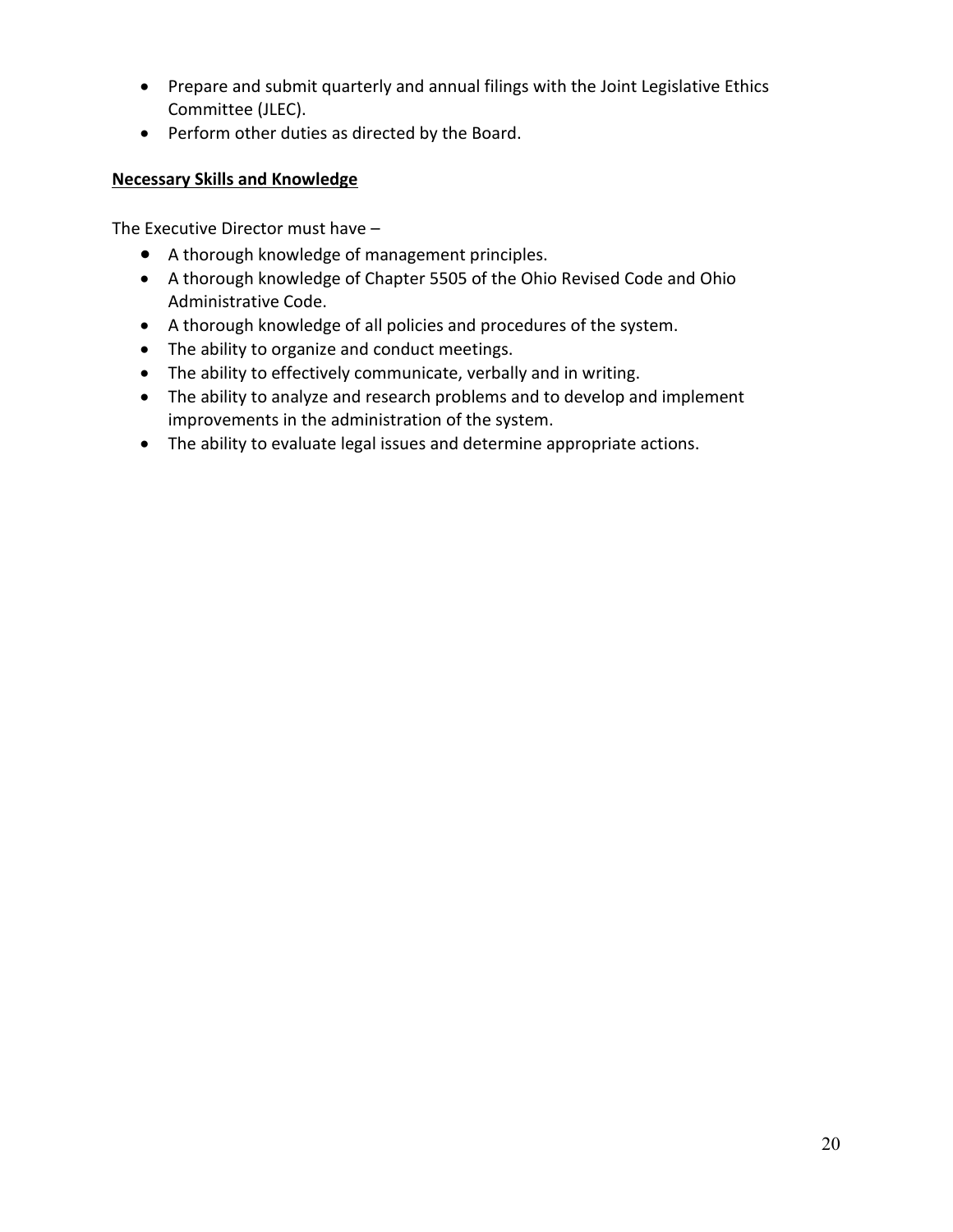#### **Job Description – Chief Investment Officer**

#### **General**

The Chief Investment Officer is –

- Employed by the Board of the Highway Patrol Retirement System.
- Supervised by the Executive Director.
- Responsible for the investments of the system.

#### **Responsibilities**

The Chief Investment Officer –

- Manage the investment portfolio consistent with the guidance and recommendations of the investment consultant.
- Implement the decisions of the Board.
- Along with the investment consultant, monitor the actions of the investment managers.
- Along with the investment consultant, propose strategic asset allocation for the System.
- Along with the investment consultant, interview, evaluate, and determine suitability of potential investment managers.
- Along with the investment consultant, monitor the System's watch list and recommend managers to be terminated, when appropriate.
- Travel for due diligence trips, both in the hiring process and to monitor existing managers.
- Provide education to the Investment Committee and Board.
- Provide guidance and direction to investment managers and consultants.
- Prepare investment reports required for the operation of the system.
- Rebalance the portfolio consistent with Board policy.
- Ensure sufficient liquidity to meet monthly obligations.
- Along with the Finance Director, communicate with the Treasurer of State and sub custodian.
- Prepare required reports for the Ohio Retirement Study Council (ORSC).
- Identify investment risks and opportunities for consideration by the Investment Committee.
- Monitor securities transactions in accordance with Ohio Revised Code Section 5505.065.
- Annually review the adequacy and effectiveness of procedures that are in place to monitor against misuse of nonpublic information.
- Monitor and evaluate the effectiveness of securities transactions through periodic trading execution studies.
- Implement the Board policy adopted under Ohio Revised Code Section 5505.068 relating to the selection of securities agents.
- Monitor compliance with all investment policies.
- Along with the investment consultant, issue and monitor Requests for Proposals (RFP's) for investment managers.